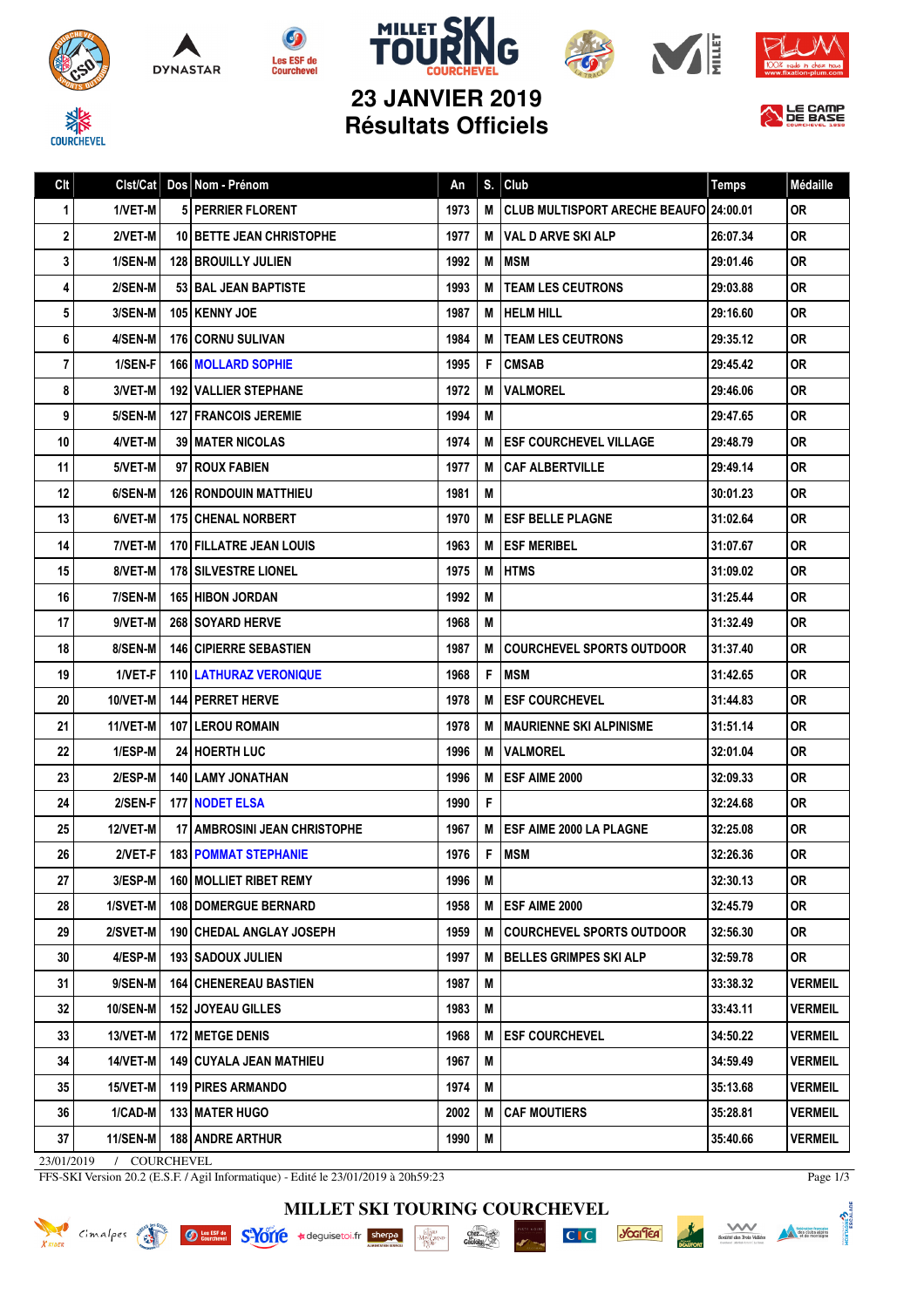| Clt | Clst/Cat        | $\sf{Dos}$ | Nom - Prénom                         | An   | S. | Club                                 | <b>Temps</b> | Médaille       |
|-----|-----------------|------------|--------------------------------------|------|----|--------------------------------------|--------------|----------------|
| 38  | 3/SVET-M        |            | <b>197   PETITJEAN ROBERT</b>        | 1959 | M  | <b>COURCHEVEL SPORTS OUTDOOR</b>     | 35:53.37     | <b>VERMEIL</b> |
| 39  | 16/VET-M        |            | <b>121   CATELLA NICOLAS</b>         | 1974 | M  | <b>CLUB DES SPORTS VALMOREL</b>      | 35:54.43     | <b>VERMEIL</b> |
| 40  | 17/VET-M        |            | <b>114 HOUHOU SAMUEL</b>             | 1964 | M  | <b>ESF BELLE PLAGNE</b>              | 36:00.32     | <b>VERMEIL</b> |
| 41  | 18/VET-M        |            | <b>189 VIALLY LAURENT</b>            | 1974 | M  | <b>CLUB DES SPORTS DE COURCHEVEL</b> | 36:32.36     | <b>VERMEIL</b> |
| 42  | 19/VET-M        |            | <b>267 I DURAND TERRASSON ROLAND</b> | 1960 | M  | <b>RADIO COURCHEVEL</b>              | 36:37.99     | <b>VERMEIL</b> |
| 43  | <b>12/SEN-M</b> |            | <b>208 MAGUIRE MILES</b>             | 1990 | M  |                                      | 37:05.59     | <b>VERMEIL</b> |
| 44  | 3/SEN-F         |            | <b>293 BONCOMPAIN MARINE</b>         | 1985 | F  | <b>CAF ALBERTVILLE</b>               | 37:27.85     | <b>VERMEIL</b> |
| 45  | 20/VET-M        |            | 275 MOTTIER PHILIPPE                 | 1973 | M  |                                      | 37:43.47     | <b>VERMEIL</b> |
| 46  | <b>13/SEN-M</b> |            | <b>287 CHAPUIS MICKAEL</b>           | 1985 | M  | <b>FFS</b>                           | 38:22.51     | <b>VERMEIL</b> |
| 47  | <b>14/SEN-M</b> |            | <b>236 ELLIOTT MARTIN</b>            | 1987 | M  |                                      | 38:26.66     | <b>VERMEIL</b> |
| 48  | <b>15/SEN-M</b> |            | <b>271 ETIENNE XAVIER</b>            | 1984 | M  |                                      | 38:35.08     | <b>VERMEIL</b> |
| 49  | 21/VET-M        |            | <b>101 IDE THIERSANT PASCAL</b>      | 1962 | M  | <b>COURCHEVEL SPORTS OUTDOOR</b>     | 38:35.23     | <b>VERMEIL</b> |
| 50  | 3/VET-F         |            | 201 EXCOFFIER CELINE                 | 1974 | F  | <b>CLUB DES SPORTS VALMOREL</b>      | 39:15.52     | <b>VERMEIL</b> |
| 51  | 4/SEN-F         |            | 228 RENARD LAETITIA                  | 1985 | F  | <b>MSM</b>                           | 39:26.14     | <b>VERMEIL</b> |
| 52  | 5/SEN-F         |            | <b>260 GARCIN ALICE</b>              | 1990 | F  | <b>COURCHEVEL SPORTS OUTDOOR</b>     | 39:29.30     | <b>VERMEIL</b> |
| 53  | 1/MIN-M         |            | <b>199 DUC GONINAZ LOUIS</b>         | 2005 | M  | <b>SCOBE ALBERTVILLE</b>             | 39:42.60     | <b>VERMEIL</b> |
| 54  | 16/SEN-M        |            | 227 DYEN LUCAS                       | 1988 | M  | <b>ESF COURCHEVEL VILLAGE</b>        | 39:49.40     | <b>VERMEIL</b> |
| 55  | <b>17/SEN-M</b> |            | <b>171 LACHAUX LOIC</b>              | 1994 | M  | <b>ESF LA TANIA</b>                  | 40:19.65     | <b>VERMEIL</b> |
| 56  | <b>18/SEN-M</b> |            | <b>161   LARDEAU PIERRE</b>          | 1989 | M  |                                      | 40:30.78     | <b>VERMEIL</b> |
| 57  | 1/SVET-F        |            | 213   GACHET-MAUROZ PASCALE          | 1958 | F  | <b>ESF COURCHEVEL VILLAGE</b>        | 40:36.76     | <b>VERMEIL</b> |
| 58  | 4/SVET-M        |            | 210 THURIER HENRI                    | 1958 | M  | <b>ESF COURCHEVEL VILLAGE</b>        | 40:54.30     | <b>VERMEIL</b> |
| 59  | 22/VET-M        |            | 239 HATOT JULIEN                     | 1975 | M  |                                      | 41:02.19     | <b>VERMEIL</b> |
| 60  | 5/SVET-M        |            | <b>226 BETEND DENIS</b>              | 1955 | M  |                                      | 41:25.03     | <b>VERMEIL</b> |
| 61  | 6/SVET-M        |            | 297   DOIX PHILIPPE                  | 1947 | M  | <b>ESF COURCHEVEL</b>                | 41:32.04     | <b>VERMEIL</b> |
| 62  | 23/VET-M        |            | 220 BRIERLEY BEN                     | 1979 | M  |                                      | 42:17.92     | <b>VERMEIL</b> |
| 63  | 24/VET-M        |            | 237 ROBINSON ANDREW                  | 1966 | M  | <b>COURCHEVEL SPORTS OUTDOOR</b>     | 42:24.58     | <b>VERMEIL</b> |
| 64  | 25/VET-M        |            | 212 SULLICE JEAN MARC                | 1964 | М  |                                      | 42:45.51     | <b>ARGENT</b>  |
| 65  | 7/SVET-M        |            | <b>229 PACHOUD DENIS</b>             | 1959 | M  | <b>CAF CHAMBERY</b>                  | 43:39.29     | ARGENT         |
| 66  | 19/SEN-M        |            | 279 MAY BERTRAND                     | 1981 | M  | <b>MAURIENNE SKI ALPINISME</b>       | 44:21.07     | ARGENT         |
| 67  | 8/SVET-M        |            | 273 ETIENNE PHILIPPE                 | 1952 | M  | <b>TEAM ALPI MERCANTOUR</b>          | 44:35.31     | <b>ARGENT</b>  |
| 68  | 6/SEN-F         |            | 254 EVEN LOLA                        | 1989 | F  |                                      | 45:31.80     | <b>ARGENT</b>  |
| 69  | 26/VET-M        |            | <b>242 MAGNE OLIVIER</b>             | 1973 | М  |                                      | 45:47.68     | <b>ARGENT</b>  |
| 70  | <b>27/VET-M</b> |            | <b>136   CENERELLI LIONEL</b>        | 1972 | M  | <b>ESF COURCHEVEL MORIOND</b>        | 45:49.61     | ARGENT         |
| 71  | 4/VET-F         |            | <b>223 RUFFIER MIREILLE</b>          | 1963 | F  | <b>ESF COURCHEVEL VILLAGE</b>        | 49:22.29     | ARGENT         |
| 72  | 5/VET-F         |            | 218 BERTAY KAYA SAFAK                | 1973 | F  |                                      | 49:32.80     | <b>ARGENT</b>  |
| 73  | 6/VET-F         |            | <b>221   DEVILLE CORINNE</b>         | 1963 | F  |                                      | 50:01.70     | <b>ARGENT</b>  |
| 74  | <b>28/VET-M</b> |            | <b>202 BUSTAMANTE MANUEL</b>         | 1964 | М  | <b>ESF COURCHEVEL VILLAGE</b>        | 50:03.75     | ARGENT         |
| 75  | 7/VET-F         |            | <b>291   ROBINSON LOUISE</b>         | 1966 | F  | <b>COURCHEVEL SPORTS OUTDOOR</b>     | 50:04.43     | ARGENT         |
| 76  | <b>29/VET-M</b> |            | <b>204   DAVID FRANCK</b>            | 1961 | M  |                                      | 50:55.24     | ARGENT         |
| 77  | 8/VET-F         |            | <b>224 PAIN CHRISTELLE</b>           | 1974 | F  |                                      | 52:02.22     | <b>BRONZE</b>  |
| 78  | 7/SEN-F         |            | <b>276 HAGNIER MARJORIE</b>          | 1990 | F  |                                      | 52:43.86     | <b>BRONZE</b>  |
| 79  | 8/SEN-F         |            | 240 BALDECK JENNY                    | 1989 | F  |                                      | 53:12.23     | <b>BRONZE</b>  |

23/01/2019 / COURCHEVEL

FFS-SKI Version 20.2 (E.S.F. / Agil Informatique) - Edité le 23/01/2019 à 20h59:24

Page 2/3

**MILLET SKI TOURING COURCHEVEL**